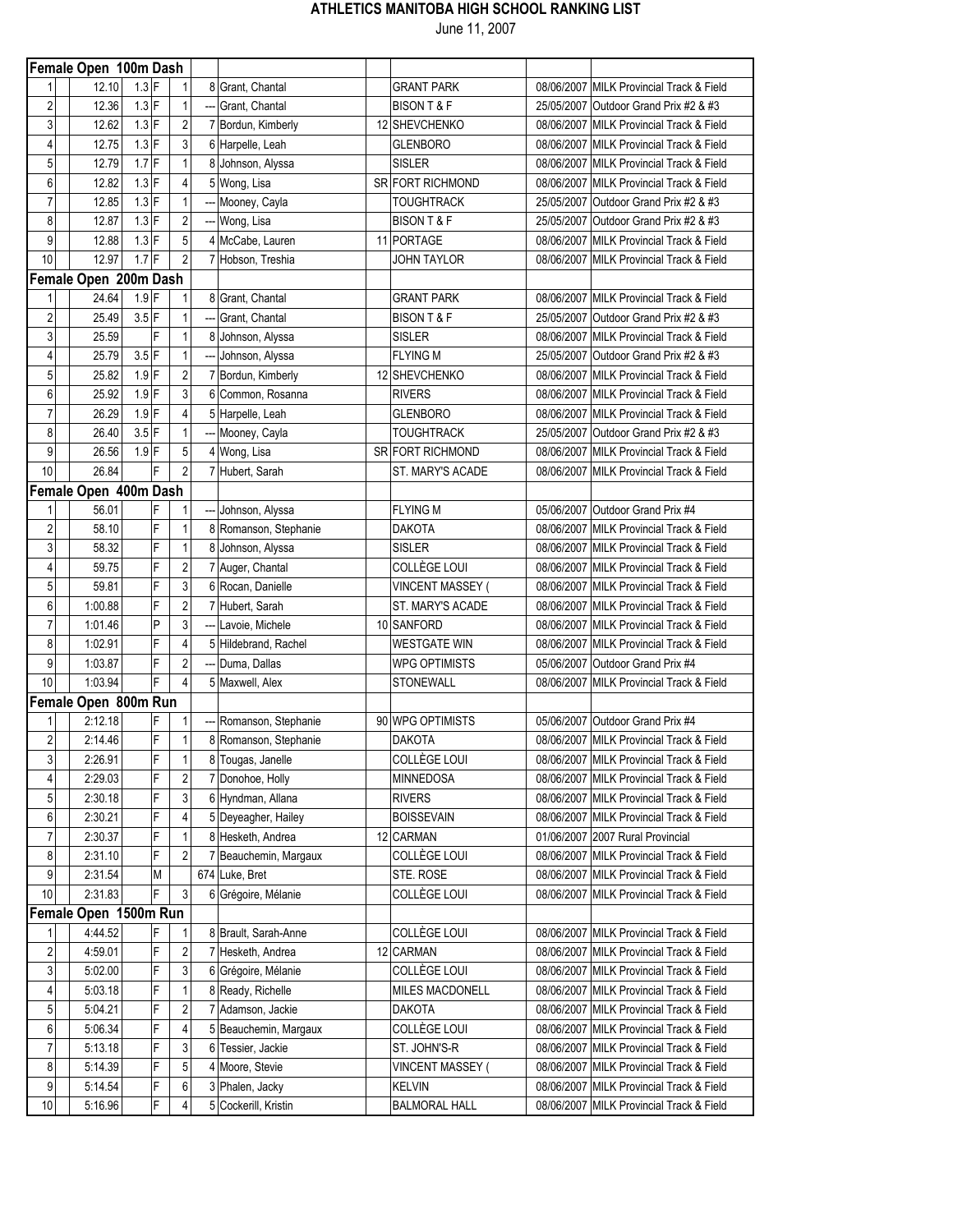|                         | Female Open 3000m Run   |                |                         |     |                                     |                         |                                          |
|-------------------------|-------------------------|----------------|-------------------------|-----|-------------------------------------|-------------------------|------------------------------------------|
| 1                       | 10:01.90                | F              | 1                       |     | Brault, Sarah-Anne                  | <b>COLLÈGE LOUI</b>     | 08/05/2007 Outdoor Grand Prix #1         |
| $\overline{\mathbf{c}}$ | 10:15.59                | F              | 1                       |     | 8 Hesketh, Andrea                   | 12 CARMAN               | 01/06/2007 2007 Rural Provincial         |
| 3                       | 10:58.60                | F              | $\overline{\mathbf{c}}$ |     | 7 Maxymowich, Kendra                | 12 ROSEAU VALLEY        | 01/06/2007 2007 Rural Provincial         |
| 4                       | 11:03.65                | F              | 1                       |     | --- Grégoire, Mélanie               | <b>COLLÈGE LOUI</b>     | 08/06/2007 MILK Provincial Track & Field |
| 5                       | 11:11.86                | F              | $\overline{2}$          | --- | Beauchemin, Margaux                 | COLLÈGE LOUI            | 08/06/2007 MILK Provincial Track & Field |
| 6                       | 11:17.00                | F              | 3                       |     | 6 Spence, Heather                   | 11 MORDEN               | 01/06/2007 2007 Rural Provincial         |
| $\overline{7}$          | 11:18.08                | F              | $\mathbf{1}$            |     | Ready, Richelle                     | <b>MILES MACDONELL</b>  | 08/06/2007 MILK Provincial Track & Field |
| 8                       | 11:23.66                | F              | 4                       |     | ---   Palmer, Chelsea               | <b>GRANDVIEW</b>        | 08/06/2007 MILK Provincial Track & Field |
| 9                       | 11:24.10                | F              | 5                       |     | Moore, Stevie                       | <b>VINCENT MASSEY (</b> | 08/06/2007 MILK Provincial Track & Field |
| 10                      | 11:29.51                | F              | 1                       |     | Remillard, Janelle                  | <b>COLLÈGE LOUI</b>     | 08/05/2007 Outdoor Grand Prix #1         |
|                         |                         |                |                         |     | Female Open 80m Hurdles 0.762m-7.5m |                         |                                          |
| 1                       | 12.56                   | $1.8$ F        | 1                       |     | 8 Baker, Kendra                     | <b>WEST KILDONAN</b>    | 08/06/2007 MILK Provincial Track & Field |
| $\overline{2}$          | 12.60                   | $1.8$ F        | $\overline{2}$          |     | 7 San Diego, Emily                  | TEC VOC                 | 08/06/2007 MILK Provincial Track & Field |
| 3                       | 12.69                   | F              | 1                       |     | 8 Gundrum, Amanda                   | <b>WESTMOUNT</b>        | 08/06/2007 MILK Provincial Track & Field |
| 4                       | 12.74                   | F              | $\overline{c}$          |     | 7 Mooney, Sarah                     | R.D.PARKER              | 08/06/2007 MILK Provincial Track & Field |
| 5                       | 13.00                   | F              | 3                       |     | 6 Tabing, Genevieve                 | <b>SISLER</b>           | 08/06/2007 MILK Provincial Track & Field |
| 6                       | 13.04                   | $1.8$ F        | 3                       |     | 6 Bordun, Kimberly                  | 12 SHEVCHENKO           | 08/06/2007 MILK Provincial Track & Field |
| $\overline{7}$          | 13.10                   | F              | 4                       | 5   | Comeault, Ali                       | STONEWALL               | 08/06/2007 MILK Provincial Track & Field |
|                         |                         | NWI P          |                         |     |                                     |                         |                                          |
| 8                       | 13.10                   | P              | 1                       |     | Gundrum, Amanda                     | WESTMOUNT               | 01/06/2007 2007 Rural Provincial         |
| 9                       | 13.13                   |                | $\overline{4}$          |     | Yaboah, Debbie                      | <b>SISLER</b>           | 08/06/2007 MILK Provincial Track & Field |
| 10                      | 13.16                   | F              | 5                       |     | 4 Gallant, Jena                     | <b>SISLER</b>           | 08/06/2007 MILK Provincial Track & Field |
|                         | Female Open High Jump   |                |                         |     |                                     |                         |                                          |
| 1                       | 1.66m                   | F              | 1                       |     | 8 O'Donnell, Danielle               | <b>VINCENT MASSEY (</b> | 08/06/2007 MILK Provincial Track & Field |
| $\overline{2}$          | 1.60m                   | F              | $\mathbf{1}$            |     | 8 Bazin, Nicole                     | <b>VINCENT MASSEY (</b> | 08/06/2007 MILK Provincial Track & Field |
| $3*$                    | 1.55m                   | F              | 1                       |     | O'Donnell, Danielle                 | 91 TOUGHTRACK           | 08/05/2007 Outdoor Grand Prix #1         |
| $3*$                    | 1.55m                   | F              | $\overline{c}$          |     | 7 Robidoux, Chelsea                 | WESTMOUNT               | 08/06/2007 MILK Provincial Track & Field |
| 5                       | 1.52m                   | F              | 1                       |     | 8 Stevenson, Amy                    | <b>MINNEDOSA</b>        | 01/06/2007 2007 Rural Provincial         |
| 5                       | 1.52m                   | F              | $\overline{\mathbf{c}}$ |     | Thiessen, Jennifer                  | 10 CARMAN               | 01/06/2007 2007 Rural Provincial         |
| $7*$                    | 1.50m                   | F              | 3                       |     | 5.5 Smith, Taylor                   | <b>SHAFTESBURY</b>      | 08/06/2007 MILK Provincial Track & Field |
| $7$ *                   | 1.50m                   | F              | $\overline{c}$          |     | 7 Scott, Megan                      | <b>BOISSEVAIN</b>       | 01/06/2007 2007 Rural Provincial         |
| $7*$                    | 1.50m                   | F              | 1                       |     | 8 Franz, Amanda                     | 11 MENNONONITECOLL      | 01/06/2007 2007 Rural Provincial         |
| $7*$                    | 1.50m                   | F              | 5                       | 4   | Grayson, Miranda                    | <b>LORD SELKIRK</b>     | 08/06/2007 MILK Provincial Track & Field |
| $7*$                    | 1.50m                   | F              | 3                       |     | 6.5 Hunter, Kristi                  | <b>GOOSE LAKE</b>       | 08/06/2007 MILK Provincial Track & Field |
|                         | Female Open Long Jump   |                |                         |     |                                     |                         |                                          |
| 1                       | 5.26m                   | F              | 1                       |     | 8 Bazin, Nicole                     | <b>VINCENT MASSEY (</b> | 08/06/2007 MILK Provincial Track & Field |
| $\overline{2}$          | 5.22m                   | $\overline{F}$ | $\overline{\mathbf{c}}$ |     | 7 Baker, Kendra                     | <b>WEST KILDONAN</b>    | 08/06/2007 MILK Provincial Track & Field |
| 3                       | 5.15m                   | F              | 1                       |     | 8 Philippot, Bailey                 | ST. CLAUDE              | 08/06/2007 MILK Provincial Track & Field |
| 4                       | 5.13m                   | F              | 1                       |     | Johnson, Alyssa                     | <b>FLYING M</b>         | 25/05/2007 Outdoor Grand Prix #2 & #3    |
| 5                       | 5.01 <sub>m</sub>       | F              | 3                       |     | 6 Hildebrand, Anneke                | <b>WESTGATE WIN</b>     | 08/06/2007 MILK Provincial Track & Field |
| 6                       | 4.93m                   | F              | 4                       |     | 5 Yaboah, Debbie                    | <b>SISLER</b>           | 08/06/2007 MILK Provincial Track & Field |
| $\overline{7}$          | 4.91m                   | M              |                         |     | 535 O'Donnell, Danielle             | 91 TOUGHTRACK           | 25/05/2007 Outdoor Grand Prix #2 & #3    |
| 8                       | 4.90m                   | F              | 2                       |     | 7 O'Donnell, Danielle               | <b>VINCENT MASSEY (</b> | 08/06/2007 MILK Provincial Track & Field |
| 9                       | 4.82m                   | F              | 3                       |     | 6 Bestland, Christine               | 09 SANFORD              | 08/06/2007 MILK Provincial Track & Field |
| 10                      | 4.78m                   | F              | 5                       |     | 4 Burr, Nikki                       | WARREN                  | 08/06/2007 MILK Provincial Track & Field |
|                         |                         |                |                         |     |                                     |                         |                                          |
|                         | Female Open Triple Jump | F              |                         |     |                                     |                         |                                          |
| 1                       | 11.07m                  |                | 1                       |     | O'Donnell, Danielle                 | 91   TOUGHTRACK         | 08/05/2007 Outdoor Grand Prix #1         |
| $\overline{c}$          | 11.05m                  | F<br>F         | 1                       |     | 8 Bazin, Nicole                     | <b>VINCENT MASSEY (</b> | 08/06/2007 MILK Provincial Track & Field |
| 3                       | 11.00m                  |                | 1                       |     | 8 O'Donnell, Danielle               | <b>VINCENT MASSEY (</b> | 08/06/2007 MILK Provincial Track & Field |
| 4                       | 10.51m                  | F              | 2                       |     | 7 Smith, Amy                        | LAC DU BONNET           | 08/06/2007 MILK Provincial Track & Field |
| 5                       | 10.47m                  | F              | $\overline{2}$          |     | 7 Gundrum, Amanda                   | WESTMOUNT               | 08/06/2007 MILK Provincial Track & Field |
| 6                       | 10.29m                  | F              | 3                       |     | 6 Baker, Kendra                     | <b>WEST KILDONAN</b>    | 08/06/2007 MILK Provincial Track & Field |
| $\overline{7}$          | 10.26m                  | F              | 4                       |     | 5 Hammond, Sydney                   | DELORAINE               | 08/06/2007 MILK Provincial Track & Field |
| $8$ $*$                 | 10.25m                  | F              | 5                       |     | 4 Yaboah, Debbie                    | <b>SISLER</b>           | 08/06/2007 MILK Provincial Track & Field |
| $8*$                    | 10.25m                  | F              | 1                       |     | 8 Sanders, Courtney                 | <b>NELLIE MCCLUNG</b>   | 01/06/2007 2007 Rural Provincial         |
| 10                      | 10.24m                  | F              | 3                       |     | 6 Comeault, Ali                     | STONEWALL               | 08/06/2007 MILK Provincial Track & Field |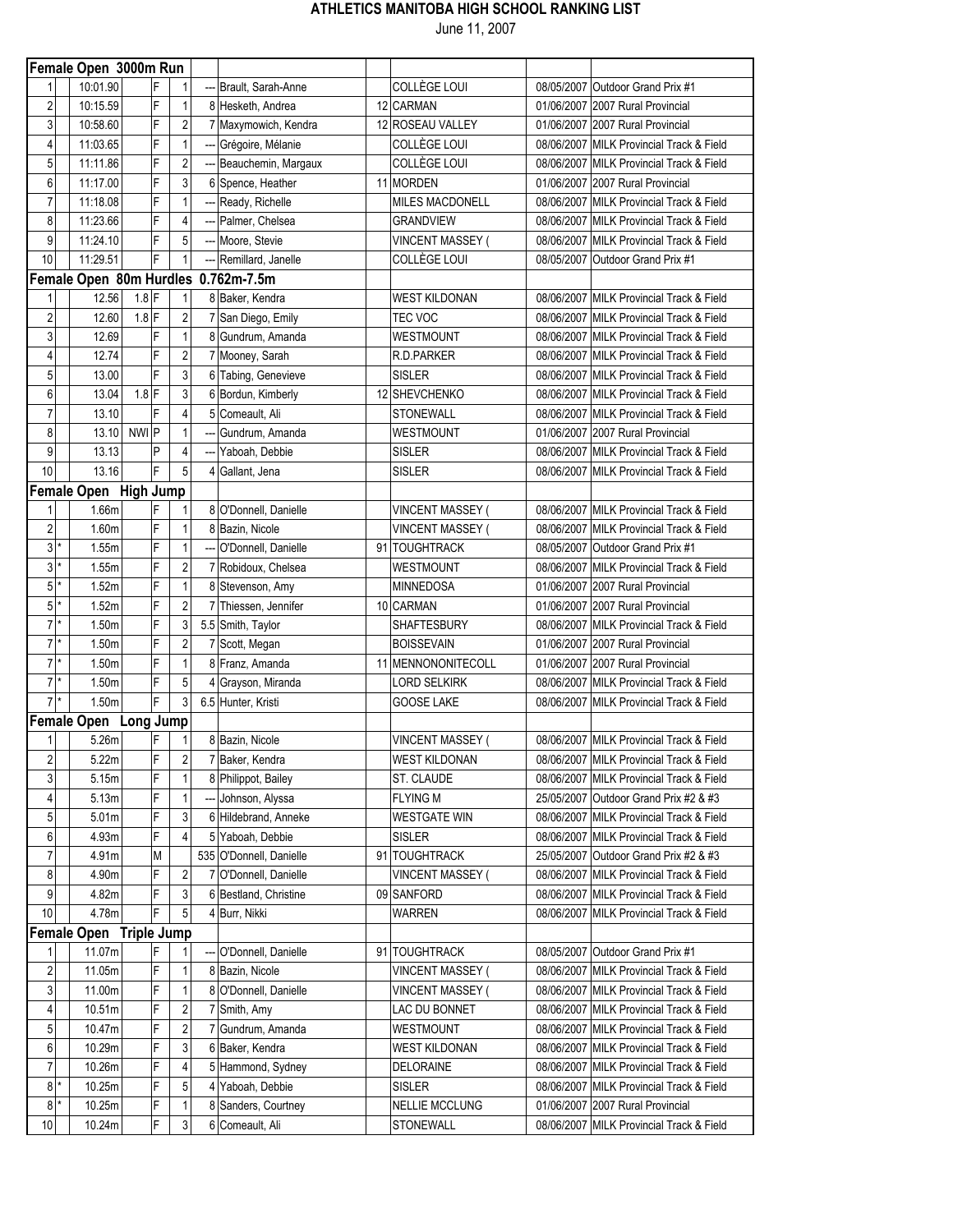|                         | Female Open Shot Put 4 kg |                   |   |                     |                                     |                                   |            |                                                                                      |
|-------------------------|---------------------------|-------------------|---|---------------------|-------------------------------------|-----------------------------------|------------|--------------------------------------------------------------------------------------|
|                         | 10.58m                    |                   | F | $\mathbf{1}$        | 8 Lake, Carley                      | 12 PORTAGE                        |            | 01/06/2007 2007 Rural Provincial                                                     |
| 2                       | 10.37m                    |                   | F | $\mathbf{1}$        | --- Mackie, Kristen                 | <b>FLYING M</b>                   |            | 05/06/2007 Outdoor Grand Prix #4                                                     |
| 3                       | 10.33m                    |                   | F | $\mathbf{1}$        | 8 Rohl, Jen                         | <b>ASHERN</b>                     |            | 08/06/2007 MILK Provincial Track & Field                                             |
| 4                       | 10.14m                    |                   | F | $\overline{2}$      | 7 Mackie, Kristen                   | 12 ROSEAU VALLEY                  |            | 01/06/2007 2007 Rural Provincial                                                     |
| 5                       | 10.11m                    |                   | F | 3                   | 6 Rohl, Jen                         | <b>ASHERN</b>                     |            | 01/06/2007 2007 Rural Provincial                                                     |
| 6                       | 10.10m                    |                   | M |                     | 536 Polluck, Kristi-Lyn             | <b>BALMORAL HALL</b>              |            | 08/06/2007 MILK Provincial Track & Field                                             |
| 7                       | 10.05m                    |                   | M |                     | 533 Dyce, Brooklyn                  | ST. JOHN'S-R                      |            | 08/06/2007 MILK Provincial Track & Field                                             |
| 8                       | 9.88m                     |                   | F | $\mathbf{1}$        | 8 Chupa, Lindsay                    | <b>ELTON</b>                      |            | 08/06/2007 MILK Provincial Track & Field                                             |
| 9                       | 9.76m                     |                   | F | $\sqrt{2}$          | 7 Polluck, Kristi-Lyn               | <b>BALMORAL HALL</b>              |            | 08/06/2007 MILK Provincial Track & Field                                             |
| 10                      | 9.69m                     |                   | F | 3                   | 6 Mackie, Kristen                   | 12 ROSEAU VALLEY                  |            | 08/06/2007 MILK Provincial Track & Field                                             |
|                         | Female Open Discus 1 kg   |                   |   |                     |                                     |                                   |            |                                                                                      |
| 1                       | 34.29m                    |                   | F | 1                   | 8 Rohl, Jen                         | <b>ASHERN</b>                     |            | 01/06/2007 2007 Rural Provincial                                                     |
| $\overline{\mathbf{c}}$ | 32.03m                    |                   | F | $\mathbf{1}$        | --- Mackie, Kristen                 | <b>FLYING M</b>                   |            | 08/05/2007 Outdoor Grand Prix #1                                                     |
| 3                       | 31.83m                    |                   | F | $\mathbf{1}$        | 8 Ferris, Karen                     | <b>TREHERNE</b>                   |            | 08/06/2007 MILK Provincial Track & Field                                             |
| 4                       | 30.94m                    |                   | F | $\mathbf{1}$        | --- Ferris, Karen                   | <b>FLYING M</b>                   |            | 25/05/2007 Outdoor Grand Prix #2 & #3                                                |
| 5                       | 30.86m                    |                   | F | $\mathbf{1}$        | 8 Ferris, Karen                     | <b>TREHERNE</b>                   |            | 01/06/2007 2007 Rural Provincial                                                     |
| 6                       | 30.33m                    |                   | F | $\overline{2}$      | 7 Mackie, Kristen                   | 12 ROSEAU VALLEY                  |            | 01/06/2007 2007 Rural Provincial                                                     |
| 7                       | 29.17m                    |                   | F | 1                   | 8 Mackie, Kristen                   | 12 ROSEAU VALLEY                  |            | 08/06/2007 MILK Provincial Track & Field                                             |
| 8                       | 28.93m                    |                   | F | 3                   | 6 McLaughlin, Karlee                | <b>ERICKSON</b>                   |            | 01/06/2007 2007 Rural Provincial                                                     |
| 9                       | 27.90m                    |                   | F | $\sqrt{2}$          | 7 McLaughlin, Karlee                | <b>ERICKSON</b>                   |            | 08/06/2007 MILK Provincial Track & Field                                             |
| 10                      | 27.86m                    |                   | F | $\mathbf{3}$        | 6 Keen, Marci                       | <b>WARREN</b>                     |            | 08/06/2007 MILK Provincial Track & Field                                             |
|                         | Female Open Javelin 600 g |                   |   |                     |                                     |                                   |            |                                                                                      |
|                         | 35.44m                    |                   | F | 1                   | 8 Harmon, Sara                      | MELITA                            |            | 01/06/2007 2007 Rural Provincial                                                     |
| $\overline{2}$          | 35.08m                    |                   | F | $\mathbf{1}$        | 8 Harmon, Sara                      | MELITA                            |            | 08/06/2007 MILK Provincial Track & Field                                             |
| 3                       | 32.45m                    |                   | F | $\overline{2}$      | 7 Stratton, Desiree                 | <b>WARREN</b>                     |            | 08/06/2007 MILK Provincial Track & Field                                             |
| 4                       | 32.22m                    |                   | F | $\overline{2}$      | 7 Stratton, Desiree                 | <b>WARREN</b>                     |            | 01/06/2007 2007 Rural Provincial                                                     |
| 5                       | 29.95m                    |                   | F | $\mathsf 3$         | 6 Unrau, Heather                    | <b>MILES MACDONELL</b>            |            | 08/06/2007 MILK Provincial Track & Field                                             |
| 6                       | 29.57m                    |                   | F | 4                   | 5 Mackie, Kristen                   | 12 ROSEAU VALLEY                  |            | 08/06/2007 MILK Provincial Track & Field                                             |
| 7                       | 29.35m                    |                   | F | $\mathbf{1}$        | 8 Adamson, Jody                     | <b>WILLIAM MORTON</b>             |            | 08/06/2007 MILK Provincial Track & Field                                             |
| 8                       | 29.01m                    |                   | F | $\overline{2}$      | 7 Dyck, Jada                        | <b>BOISSEVAIN</b>                 |            | 08/06/2007 MILK Provincial Track & Field                                             |
| 9                       | 28.92m                    |                   | F | 3                   | 6 Prise, Felicia                    | <b>GIMLI</b>                      |            | 08/06/2007 MILK Provincial Track & Field                                             |
| 10                      | 28.50m                    |                   | F | 3                   | 6 Mackie, Kristen                   | 12 ROSEAU VALLEY                  |            | 01/06/2007 2007 Rural Provincial                                                     |
|                         | Female Open Tetrathlon    |                   |   |                     |                                     |                                   |            |                                                                                      |
| 1                       | 2065                      |                   | F | 1                   | 8 Dyce, Brooklyn                    | ST. JOHN'S-R                      |            | 08/06/2007 MILK Provincial Track & Field                                             |
| 2                       | 1850                      |                   | F | $\mathbf{1}$        | 8 Smith, Meagan                     | <b>MINNEDOSA</b>                  |            | 08/06/2007 MILK Provincial Track & Field                                             |
| $\mathfrak{z}$          | 1824                      |                   | F | $\overline{2}$      | 7 Robak, Karolina                   | <b>JOHN TAYLOR</b>                |            | 08/06/2007 MILK Provincial Track & Field                                             |
| 4                       | 1822                      |                   | F | $\mathbf{3}$        | 6 Lillies, Bobbi-Jo                 | WARREN                            |            | 08/06/2007 MILK Provincial Track & Field                                             |
| 5 <sup>1</sup>          | 1809                      |                   | F | 4                   | 5 Luke, Bret                        | STE. ROSE                         |            | 08/06/2007 MILK Provincial Track & Field                                             |
| $6$ <sup>*</sup>        | 1799                      |                   | F | 2                   | 7 Polluck, Kristi-Lyn               | <b>BALMORAL HALL</b>              |            | 08/06/2007 MILK Provincial Track & Field                                             |
| $6$ <sup>*</sup>        | 1799                      |                   | F | 5                   | 4 Robidoux, Chelsea                 | WESTMOUNT                         |            | 08/06/2007 MILK Provincial Track & Field                                             |
| 8                       | 1711                      |                   | F | 6                   | 3 Kingdon, Amy                      | <b>MINNEDOSA</b>                  |            | 08/06/2007 MILK Provincial Track & Field                                             |
| 9                       | 1701                      |                   | F | 3                   | 6 Bodnar, Vanessa                   | STE. ROSE                         |            | 08/06/2007 MILK Provincial Track & Field                                             |
| 10                      | 1620                      |                   |   | 4                   | 5 Volkart, Allison                  | <b>RIVER EAST</b>                 | 08/06/2007 | MILK Provincial Track & Field                                                        |
|                         | Male Open 100m Dash       |                   |   |                     |                                     |                                   |            |                                                                                      |
| 1                       | 10.89                     | $3.1 \, \text{F}$ |   | 1                   | 8 Moolchan, Kieran                  | <b>MENNONITE BRETHR</b>           |            | 08/06/2007 MILK Provincial Track & Field                                             |
| $\overline{\mathbf{c}}$ | 11.06                     | $3.1$ F           |   | $\overline{2}$      | 7 Durand, Zacharie                  | ST. JOACHIM                       |            | 08/06/2007 MILK Provincial Track & Field                                             |
| 3                       | 11.34                     | $1.5$ F           |   |                     |                                     | 10 MORDEN                         |            | 08/06/2007 MILK Provincial Track & Field                                             |
| 4                       | 11.37                     | $1.2$ F           |   |                     | 8 Harmon, Lloyd<br>Moolchan, Kieran | <b>WPG OPTIMISTS</b>              |            | 25/05/2007 Outdoor Grand Prix #2 & #3                                                |
| $5$ <sup>*</sup>        |                           | $3.1 \, \text{F}$ |   |                     |                                     |                                   |            |                                                                                      |
| $5*$                    | 11.44                     | $1.5$ F           |   | 3<br>$\overline{2}$ | 6 Sesay, Abdul                      | <b>KELVIN</b><br><b>CRUSADERS</b> |            | 08/06/2007 MILK Provincial Track & Field<br>08/06/2007 MILK Provincial Track & Field |
|                         | 11.44                     | $3.1$ F           |   | $\overline{4}$      | 7 Twerdun, Tanner                   | <b>FRONTIER</b>                   |            |                                                                                      |
| 7                       | 11.45                     |                   |   |                     | 5 Stewart, Rey                      |                                   |            | 08/06/2007 MILK Provincial Track & Field                                             |
| 8                       | 11.46                     | $2.6$ M           |   |                     | 761 Nelson, Tyler                   | <b>LORD SELKIRK</b>               |            | 08/06/2007 MILK Provincial Track & Field                                             |
| 9                       | 11.49                     | $3.1$ F           |   | $\sqrt{5}$          | 4 Seidu, Obed                       | <b>JOHN TAYLOR</b>                |            | 08/06/2007 MILK Provincial Track & Field                                             |
| $10^*$                  | 11.50                     | $1.2$ F           |   | 2                   | --- Durand, Zacharie                | <b>WPG OPTIMISTS</b>              |            | 25/05/2007 Outdoor Grand Prix #2 & #3                                                |
| $10^*$                  | 11.50                     | $3.1$ F           |   | 6                   | 3 Lautenschlager, Rhys              | 11 MORDEN                         |            | 08/06/2007 MILK Provincial Track & Field                                             |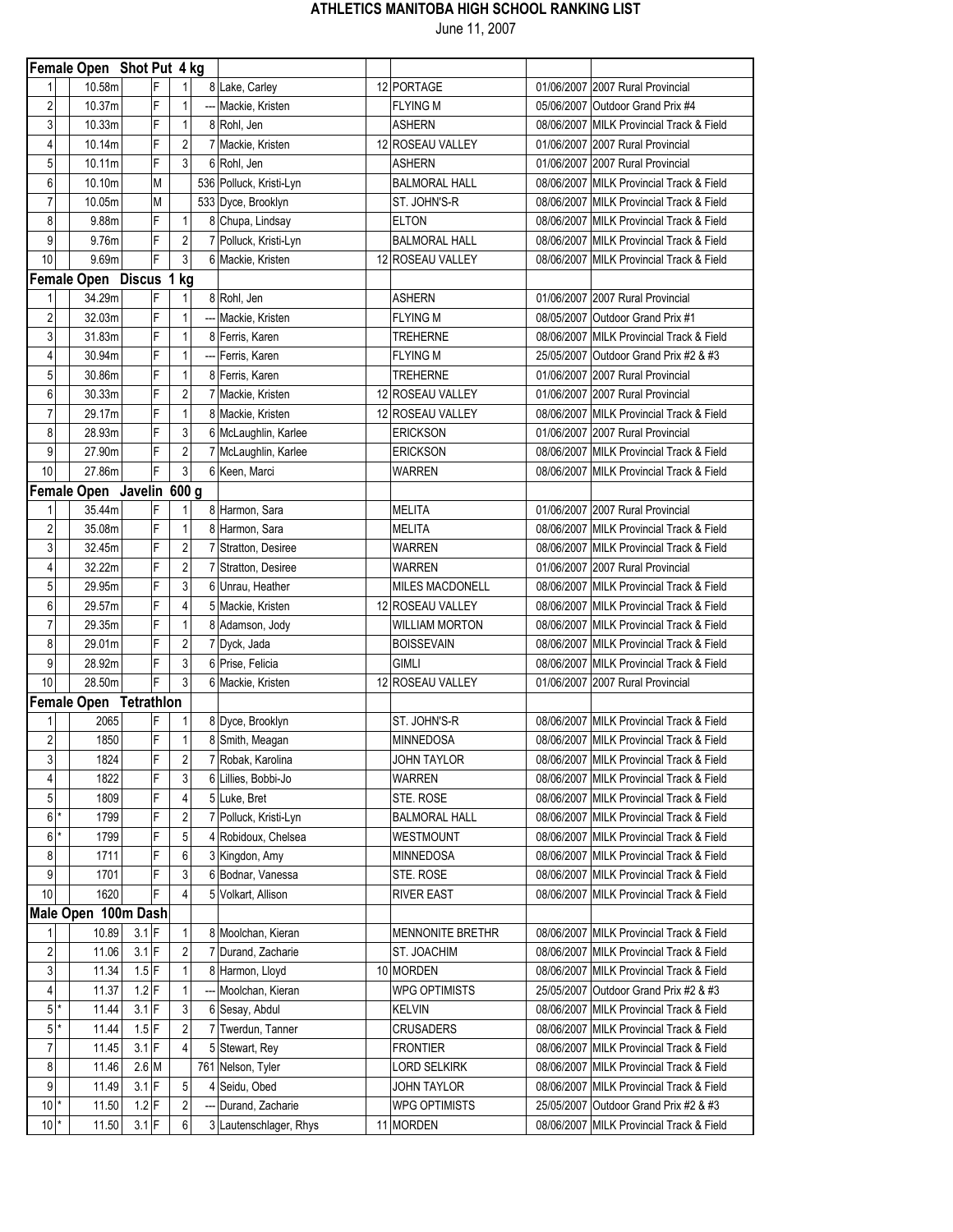|                | Male Open 200m Dash |          |                |                         |     |                           |                         |                                          |
|----------------|---------------------|----------|----------------|-------------------------|-----|---------------------------|-------------------------|------------------------------------------|
|                | 22.21               | $3.8$ F  |                | 1                       |     | 8 Durand, Zacharie        | ST. JOACHIM             | 08/06/2007 MILK Provincial Track & Field |
| $\mathbf{2}$   | 22.32               | $3.8$ F  |                | $\sqrt{2}$              |     | 7 Moolchan, Kieran        | <b>MENNONITE BRETHR</b> | 08/06/2007 MILK Provincial Track & Field |
| 3              | 23.16               | $3.5$ F  |                | $\overline{2}$          |     | --- Venuto, Alex          | <b>WPG OPTIMISTS</b>    | 25/05/2007 Outdoor Grand Prix #2 & #3    |
| 4              | 23.24               | $1.6$ F  |                | 1                       |     | 8 Twerdun, Tanner         | <b>CRUSADERS</b>        | 08/06/2007 MILK Provincial Track & Field |
| 5              | 23.30               | $3.8$ F  |                | 3                       |     | 6 Stewart, Rey            | <b>FRONTIER</b>         | 08/06/2007 MILK Provincial Track & Field |
| $6*$           | 23.45               | $-1.8$ F |                | $\overline{2}$          |     | Durand, Zacharie          | <b>WPG OPTIMISTS</b>    | 08/05/2007 Outdoor Grand Prix #1         |
| 6              | 23.45               | $3.8$ F  |                | 4                       |     | 5 Clement, Dallas         | ST. JOHN'S-R            | 08/06/2007 MILK Provincial Track & Field |
| 8              | 23.50               | $3.8$ F  |                | 5                       |     | 4 Sesay, Abdul            | <b>KELVIN</b>           | 08/06/2007 MILK Provincial Track & Field |
| 9              | 23.52               | $1.6$ F  |                | $\overline{\mathbf{c}}$ |     | 7 Allen, Ben              | <b>KELVIN</b>           | 08/06/2007 MILK Provincial Track & Field |
| 10             | 23.55               | $1.6$ F  |                | 3                       |     | 6 Venuto, Alex            | WESTWOOD                | 08/06/2007 MILK Provincial Track & Field |
|                | Male Open 400m Dash |          |                |                         |     |                           |                         |                                          |
|                | 50.66               |          | F              | 1                       |     | Durand, Zacharie          | <b>WPG OPTIMISTS</b>    | 05/06/2007 Outdoor Grand Prix #4         |
| $\mathbf{2}$   | 51.13               |          | F              | 1                       |     | 8 Durand, Zacharie        | ST. JOACHIM             | 08/06/2007 MILK Provincial Track & Field |
| 3              | 51.80               |          | F              | $\overline{\mathbf{c}}$ |     | 7 Barnett, Colin          | <b>KELVIN</b>           | 08/06/2007 MILK Provincial Track & Field |
| 4              | 51.96               |          | P              | 1                       |     | Waters, Jay               | VINCENT MASSEY (        | 08/06/2007 MILK Provincial Track & Field |
| 5              | 52.41               |          | F              | 3                       |     | 6 Bornson, Forrest        | <b>FRONTIER</b>         | 08/06/2007 MILK Provincial Track & Field |
| 6              | 52.45               |          | F              | 1                       |     | 8 Ostberg, Dylan          | 10 ROSEAU VALLEY        | 08/06/2007 MILK Provincial Track & Field |
| 7              | 53.18               |          | P              | 4                       |     | Loewen, Josh              | <b>RIVER EAST</b>       | 08/06/2007 MILK Provincial Track & Field |
| 8              | 53.19               |          | P              | 5                       |     | --- Fontaine, Louis-Félix | COLLÈGE LOUI            | 08/06/2007 MILK Provincial Track & Field |
| 9              | 53.61               |          | F              | 5                       |     | 4 Tully, Blair            | WARREN                  | 08/06/2007 MILK Provincial Track & Field |
| 10             | 54.25               |          | F              | 3                       |     | 6 Baldwin, Eric           | WARREN                  | 08/06/2007 MILK Provincial Track & Field |
|                | Male Open 800m Run  |          |                |                         |     |                           |                         |                                          |
|                | 1:54.41             |          | F              | 1                       |     | Barnett, Colin            | <b>WPG OPTIMISTS</b>    | 08/05/2007 Outdoor Grand Prix #1         |
| $\overline{2}$ | 1:58.71             |          | F              | $\overline{c}$          |     | 7 Man, Mitchell           | 12 CARMAN               | 08/06/2007 MILK Provincial Track & Field |
| 3              | 2:00.26             |          | F              | 1                       |     | Brown, Alastair           | <b>WPG OPTIMISTS</b>    | 25/05/2007 Outdoor Grand Prix #2 & #3    |
| 4              | 2:00.54             |          | F              | 4                       |     | 5 Gallaway, Marshall      | NEELIN                  | 08/06/2007 MILK Provincial Track & Field |
| 5              | 2:03.66             |          | F              | 5                       | 4   | Fontaine, Louis-Félix     | COLLÈGE LOUI            | 08/06/2007 MILK Provincial Track & Field |
| 6              | 2:03.78             |          | F              | 1                       |     | Saccucci, Jordan          | <b>WPG OPTIMISTS</b>    | 08/05/2007 Outdoor Grand Prix #1         |
| 7              | 2:03.89             |          | F              | 1                       |     | 8 Saccucci, Jordan        | <b>CHURCHIL</b>         | 08/06/2007 MILK Provincial Track & Field |
| 8              | 2:05.42             |          | F              | 6                       |     | 3 Johnson, Josiah         | <b>STEINBACH CHRIST</b> | 08/06/2007 MILK Provincial Track & Field |
| 9              | 2:05.76             |          | F              | $\overline{2}$          | --- | Newbold, Steve            | <b>WPG OPTIMISTS</b>    | 08/05/2007 Outdoor Grand Prix #1         |
| 10             | 2:05.81             |          | F              | $\overline{7}$          |     | 2 Loewen, Josh            | <b>RIVER EAST</b>       | 08/06/2007 MILK Provincial Track & Field |
|                | Male Open 1500m Run |          |                |                         |     |                           |                         |                                          |
| 1              | 3:56.87             |          |                | 1                       |     | Barnett, Colin            | <b>WPG OPTIMISTS</b>    | 25/05/2007 Outdoor Grand Prix #2 & #3    |
| 2              | 4:07.10             |          | F              | $\sqrt{2}$              |     | 7 Miller, Greg            | <b>KELVIN</b>           | 08/06/2007 MILK Provincial Track & Field |
| 3 <sup>1</sup> | 4:07.12             |          | $\overline{F}$ | 1                       |     | Brown, Alastair           | <b>WPG OPTIMISTS</b>    | 05/06/2007 Outdoor Grand Prix #4         |
| 4              | 4:11.11             |          | F              | 4                       |     | 5 Man, Mitchell           | 12 CARMAN               | 08/06/2007 MILK Provincial Track & Field |
| 5              | 4:14.64             |          | F              | 5                       |     | 4 Gallaway, Marshall      | <b>NEELIN</b>           | 08/06/2007 MILK Provincial Track & Field |
| 6              | 4:17.74             |          | F              | 1                       |     | 8 Nicol-Samuel, Delohnni  | <b>VINCENT MASSEY</b>   | 08/06/2007 MILK Provincial Track & Field |
| 7              | 4:22.18             |          | F              | 6                       |     | 3 Laurier, Joel           | COLLÈGE LOUI            | 08/06/2007 MILK Provincial Track & Field |
| 8              | 4:25.13             |          | F              | 7                       |     | 2 Madden-Newbold, Steven  | MURDOCH MCKAY           | 08/06/2007 MILK Provincial Track & Field |
| 9              | 4:25.53             |          | F              | 8                       | 11  | Johnson, Josiah           | <b>STEINBACH CHRIST</b> | 08/06/2007 MILK Provincial Track & Field |
| 10             | 4:25.71             |          | F              | $\overline{c}$          |     | 7 leClair, Lyle           | HAPNOT                  | 01/06/2007 2007 Rural Provincial         |
|                | Male Open 3000m Run |          |                |                         |     |                           |                         |                                          |
| 1              | 8:56.04             |          | F              | $\mathbf{1}$            |     | 8 Miller, Greg            | <b>KELVIN</b>           | 08/06/2007 MILK Provincial Track & Field |
| 2              | 9:15.19             |          | F              | 1                       |     | Brown, Alastair           | <b>WPG OPTIMISTS</b>    | 08/05/2007 Outdoor Grand Prix #1         |
| 3              | 9:15.85             |          | F              | 2                       |     | 7 Laurier, Joel           | COLLÈGE LOUI            | 08/06/2007 MILK Provincial Track & Field |
| 4              | 9:21.09             |          | F              | 3                       |     | 6 Amy, John               | OAK PARK                | 08/06/2007 MILK Provincial Track & Field |
| 5              | 9:26.56             |          | F              | 1                       |     | 8 Nicol-Samuel, Delohnni  | <b>VINCENT MASSEY (</b> | 08/06/2007 MILK Provincial Track & Field |
| 6              | 9:27.20             |          | F              | 4                       |     | 5 Madden-Newbold, Steven  | MURDOCH MCKAY           | 08/06/2007 MILK Provincial Track & Field |
| 7              | 9:32.58             |          | F              | 2                       |     | 7 Redpath, Jason          | <b>LORD SELKIRK</b>     | 08/06/2007 MILK Provincial Track & Field |
| 8              | 9:37.76             |          | F              | 5                       |     | 4 Cooke, Elliot           | <b>KELVIN</b>           | 08/06/2007 MILK Provincial Track & Field |
| 9              | 9:38.17             |          | F              | 3                       |     | 6 Sherwin, Tom            | <b>CHURCHIL</b>         | 08/06/2007 MILK Provincial Track & Field |
| 10             | 9:47.93             |          | F              | 6                       |     | 3 Cohoe, Robbie           | MARGARET BARBOUR        | 08/06/2007 MILK Provincial Track & Field |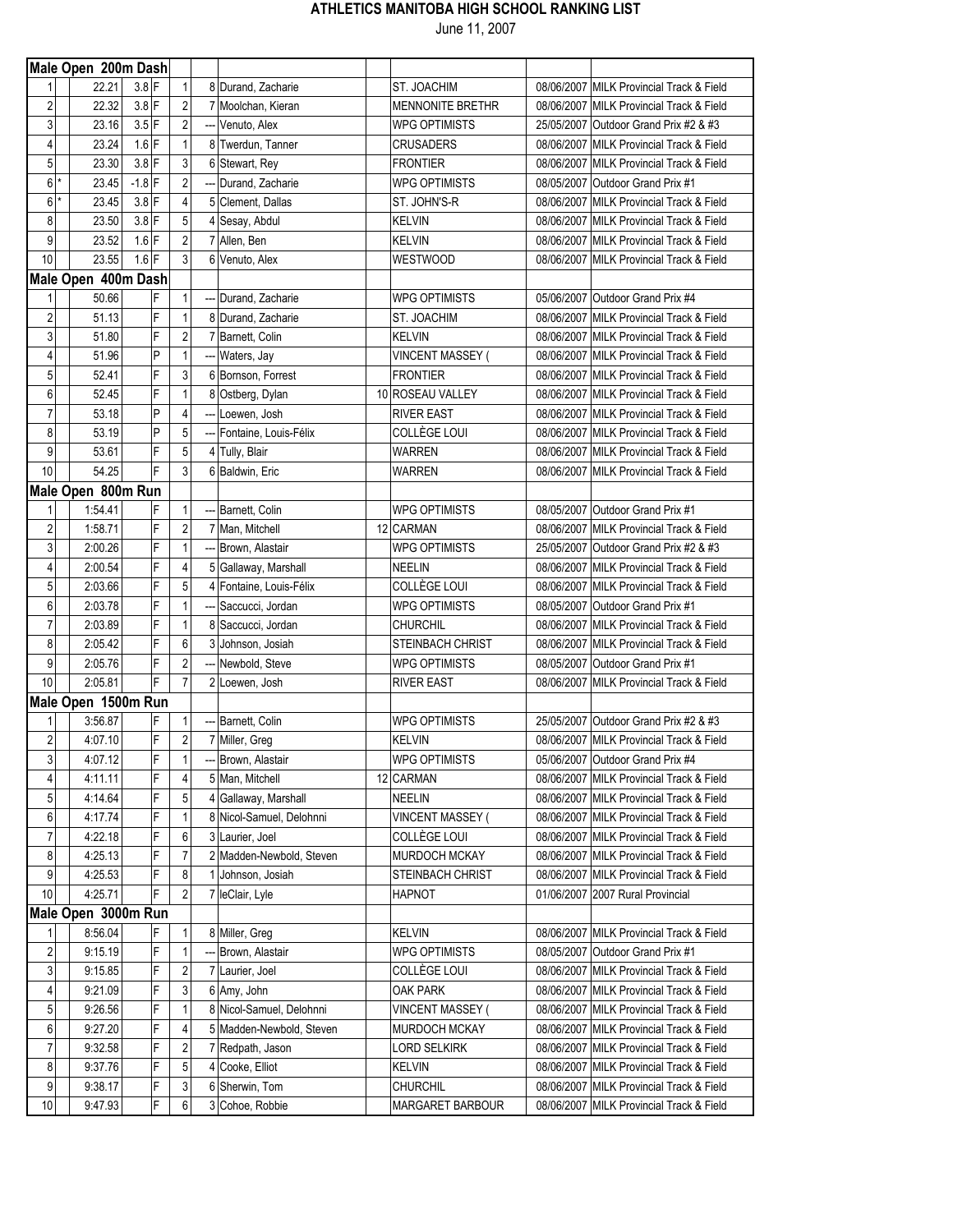|                |         | Male Open 100m Hurdles 0.914m-8.5m |         |   |                         |     |                              |                         |                                          |
|----------------|---------|------------------------------------|---------|---|-------------------------|-----|------------------------------|-------------------------|------------------------------------------|
|                |         | 14.09                              | $1.8$ F |   | 1                       |     | 8 Lautenschlager, Rhys       | 11 MORDEN               | 08/06/2007 MILK Provincial Track & Field |
| 2              |         | 14.41                              | $1.8$ F |   | $\overline{c}$          |     | 7 Tully, Blair               | <b>WARREN</b>           | 08/06/2007 MILK Provincial Track & Field |
| 3              |         | 14.53                              | $1.8$ F |   | 3                       |     | 6 Fehr, Brendyn              | 12 MORDEN               | 08/06/2007 MILK Provincial Track & Field |
| 4              |         | 14.75                              | $1.8$ F |   | 4                       |     | 5 Nunez. Jheron              | ST. JOHN'S              | 08/06/2007 MILK Provincial Track & Field |
| 5              |         | 14.93                              | NWI P   |   | 1                       |     | Tully, Blair                 | <b>WARREN</b>           | 01/06/2007 2007 Rural Provincial         |
| 6              |         | 14.97                              | NWI P   |   | 3                       |     | Fehr, Brendyn                | 12 MORDEN               | 01/06/2007 2007 Rural Provincial         |
| 7              |         | 15.03                              | NWI P   |   | $\overline{2}$          |     | --- Lautenschlager, Rhys     | 11 MORDEN               | 01/06/2007 2007 Rural Provincial         |
| 8              |         | 15.10                              | $1.8$ F |   | 5                       |     | 4 Kang, Wooram               | <b>VINCENT MASSEY (</b> | 08/06/2007 MILK Provincial Track & Field |
| 9              |         | 15.12                              | $1.8$ F |   | 6                       |     | 3 Lazo, Johnny               | <b>GARDEN CITY</b>      | 08/06/2007 MILK Provincial Track & Field |
| 10             |         | 15.17                              | $1.8$ F |   | $\overline{7}$          |     | 2 Reimer, Steffan            | <b>STEINBACH CHRIST</b> | 08/06/2007 MILK Provincial Track & Field |
|                |         | Male Open High Jump                |         |   |                         |     |                              |                         |                                          |
| 1              |         | 2.04m                              |         | F | 1                       | --- | Rodewald, Lucas              | <b>WPG OPTIMISTS</b>    | 25/05/2007 Outdoor Grand Prix #2 & #3    |
| 2              |         | 2.00 <sub>m</sub>                  |         | F | 1                       |     | 8 Rodewald, Lucas            | <b>VINCENT MASSEY (</b> | 08/06/2007 MILK Provincial Track & Field |
| 3              |         | 1.90m                              |         | F | 2                       |     | 7 Marchildon-Lavoie, Thierry | COLLÈGE LOUI            | 08/06/2007 MILK Provincial Track & Field |
| 3              |         | 1.90m                              |         | F | 3                       |     | 6 Grunewald, Robert          | <b>GLENELLA</b>         | 08/06/2007 MILK Provincial Track & Field |
| 5              |         | 1.87m                              |         | F | 1                       | 8   | Goertzen, Steve              | 11 GARDEN VALLEY        | 01/06/2007 2007 Rural Provincial         |
| 6              |         | 1.85m                              |         | F | $\overline{\mathbf{c}}$ | 7   | Wilson, Aaron                | <b>FISHER BRANCH</b>    | 01/06/2007 2007 Rural Provincial         |
| 7              |         | 1.80m                              |         | F | $\overline{4}$          | 5   | Goerzen, Jaden               | 11 ELM CREEK            | 01/06/2007 2007 Rural Provincial         |
| 8              |         | 1.75m                              |         | F | 1                       |     | 8 Buchanan, Arthur           | JR FORT RICHMOND        | 08/06/2007 MILK Provincial Track & Field |
| 8              | $\star$ | 1.75m                              |         | F | $\overline{7}$          |     | 2 Lim, Vincent               | <b>VINCENT MASSEY (</b> | 08/06/2007 MILK Provincial Track & Field |
|                | $8*$    | 1.75m                              |         | F | 8                       |     | 1 Cepulis, Darius            | <b>ELMWOOD</b>          | 08/06/2007 MILK Provincial Track & Field |
| 8              |         | 1.75m                              |         | F | 6                       |     | 3 Sjolin, Eric               | <b>WESTWOOD</b>         | 08/06/2007 MILK Provincial Track & Field |
|                |         | Male Open Long Jump                |         |   |                         |     |                              |                         |                                          |
|                |         | 6.35m                              |         | F | 1                       |     | 8 Walford, David             | <b>MENNONITE BRETHR</b> | 08/06/2007 MILK Provincial Track & Field |
| $\overline{2}$ |         | 6.23m                              |         | F | $\overline{2}$          |     | 7 Rodewald, Lucas            | <b>VINCENT MASSEY (</b> | 08/06/2007 MILK Provincial Track & Field |
| 3              |         | 6.12m                              |         | F | 1                       |     | 8 Becker, Trent              | <b>GOOSE LAKE</b>       | 08/06/2007 MILK Provincial Track & Field |
| 4              |         | 6.10m                              |         | F | 1                       |     | Walford, David               | 90 BISON T & F          | 25/05/2007 Outdoor Grand Prix #2 & #3    |
| 5              |         | 6.09m                              |         | F | 1                       |     | Rodewald, Lucas              | <b>WPG OPTIMISTS</b>    | 05/06/2007 Outdoor Grand Prix #4         |
| 6              |         | 6.05m                              |         | F | 3                       | 6   | Dykun, Jordan                | <b>GILBERT PLAINS</b>   | 08/06/2007 MILK Provincial Track & Field |
| 7              | $\star$ | 5.92m                              |         | F | $\overline{4}$          |     | 4.5 Chandler, Lee            | <b>BOISSEVAIN</b>       | 08/06/2007 MILK Provincial Track & Field |
| $\overline{7}$ |         | 5.92m                              |         | F | 5                       |     | 4.5 Fehr, Brendyn            | 12 MORDEN               | 08/06/2007 MILK Provincial Track & Field |
| 9              |         | 5.91m                              |         | F | 6                       |     | 3 Waschenfelder, Luther      | ST. JOHN'S              | 08/06/2007 MILK Provincial Track & Field |
| 10             |         | 5.90m                              |         | F | $\overline{7}$          |     | 2 Willis, Kyle               | <b>GARDEN CITY</b>      | 08/06/2007 MILK Provincial Track & Field |
|                |         | Male Open Triple Jump              |         |   |                         |     |                              |                         |                                          |
| 1              |         | 13.31m                             |         | F | 1                       |     | 8 Walford, David             | <b>MENNONITE BRETHR</b> | 08/06/2007 MILK Provincial Track & Field |
| $\sqrt{2}$     |         | 13.29m                             |         | F | $\sqrt{2}$              |     | 7 Dykun, Jordan              | <b>GILBERT PLAINS</b>   | 08/06/2007 MILK Provincial Track & Field |
| 3              |         | 12.97m                             |         | F | 3                       |     | 6 Gundrum, Joshua            | <b>WESTMOUNT</b>        | 08/06/2007 MILK Provincial Track & Field |
| 4              |         | 12.60m                             |         | F | 1                       |     | 8 Becker, Trent              | <b>GOOSE LAKE</b>       | 08/06/2007 MILK Provincial Track & Field |
| 5              |         | 12.42m                             |         | F | 1                       |     | Walford, David               | 90 BISON T & F          | 25/05/2007 Outdoor Grand Prix #2 & #3    |
| 6              |         | 12.38m                             |         | F | 2                       |     | 7 Bornson, Forrest           | <b>FRONTIER</b>         | 01/06/2007 2007 Rural Provincial         |
| 7              |         | 12.35m                             |         | F | $\overline{2}$          |     | 7 Blad, Corey                | <b>STEINBACH</b>        | 08/06/2007 MILK Provincial Track & Field |
| 8              |         | 12.27m                             |         |   |                         |     | 5 Furletti, Eric             | <b>SHAFTESBURY</b>      | 08/06/2007 MILK Provincial Track & Field |
| 9              |         | 12.12m                             |         | F | 3                       | 6   | Wallach, Joe                 | <b>FISHER BRANCH</b>    | 01/06/2007 2007 Rural Provincial         |
| 10             |         | 12.07m                             |         | F | 3                       |     | 6 Wood, Jordan               | <b>JR FORT RICHMOND</b> | 08/06/2007 MILK Provincial Track & Field |
|                |         | Male Open Shot Put 4 kg            |         |   |                         |     |                              |                         |                                          |
| 1              |         | 14.41m                             |         | F | 1                       |     | 8 Zelenitsky, Mike           | <b>GIMLI</b>            | 01/06/2007 2007 Rural Provincial         |
| 2              |         | 14.19m                             |         | F | 1                       |     | 8 Zelenitsky, Mike           | <b>GIMLI</b>            | 08/06/2007 MILK Provincial Track & Field |
| 3              |         | 13.35m                             |         | F | 1                       |     | Stevens, Branden             | 92 TOUGHTRACK           | 25/05/2007 Outdoor Grand Prix #2 & #3    |
| 4              |         | 12.99m                             |         | F | 2                       |     | 7 Stolar, James              | <b>STONEWALL</b>        | 01/06/2007 2007 Rural Provincial         |
| 5              |         | 12.96m                             |         | F | 3                       |     | 6 Martin, Aaron              | <b>NEEPAWA</b>          | 01/06/2007 2007 Rural Provincial         |
| 6              |         | 12.77m                             |         | F | 2                       |     | 7 Mulvey, Riley              | 10 PORTAGE              | 08/06/2007 MILK Provincial Track & Field |
| 7              |         | 12.76m                             |         | F | 4                       |     | 5 Mulvey, Riley              | 10 PORTAGE              | 01/06/2007 2007 Rural Provincial         |
| 8              |         | 12.51m                             |         | F | 5                       |     | 4 Pacaud, William            | R.D.PARKER              | 01/06/2007 2007 Rural Provincial         |
| 9              |         | 12.45m                             |         | F | 3                       |     | 6 Stefura, Chris             | <b>DAKOTA</b>           | 08/06/2007 MILK Provincial Track & Field |
| 10             |         | 12.42m                             |         | F | 6                       |     | 3 Letkeman, Dwayne           | 10 W.C. MILLER          | 01/06/2007 2007 Rural Provincial         |